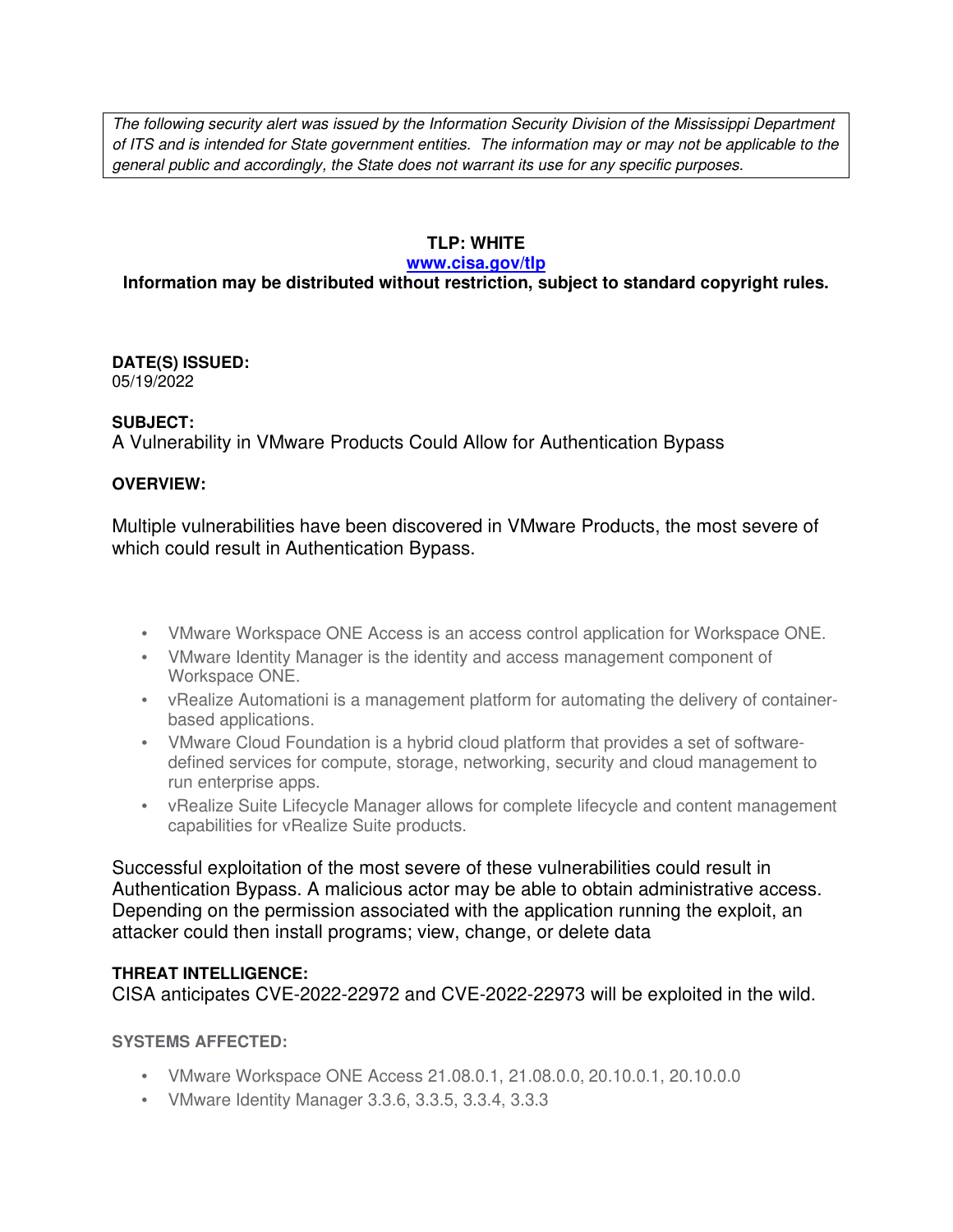- VMware vRealize Automation 7.6, 8.x
- VMware Cloud Foundation 4.3.x, 4.2.x, 4.1, 4.0.x, 3.x
- vRealize Suite Lifecycle Manager 8.x

### **RISK:**

#### **Government:**

- Large and medium government entities: **High**
- Small government entities: **Medium**

#### **Businesses:**

- Large and medium business entities: **High**
- Small business entities: **Medium**

#### **Home users: Low**

#### **TECHNICAL SUMMARY:**

Multiple vulnerabilities have been discovered in VMware Products, the most severe of which could result in Authentication Bypass. Details of these vulnerabilities are as follows:

**Tactic**: Defense Evasion **(**TA0005**)**:

**Technique:** Modify Authentication Process **(**T1556**)**:

• A malicious actor with network access to the UI may be able to obtain administrative access without the need to authenticate. (CVE-2022-22972)

### **Tactic:** Privilege Escalation **(**TA0029**)**:

**Technique:** Abuse Elevation Control Mechanism **(**T1548**)**:

• A malicious actor with local access can escalate privileges to 'root'.. (CVE-2022- 22973)

Successful exploitation of the most severe of these vulnerabilities could result in Authentication Bypass. A malicious actor may be able to obtain administrative access. Depending on the permission associated with the application running the exploit, an attacker could then install programs; view, change, or delete data.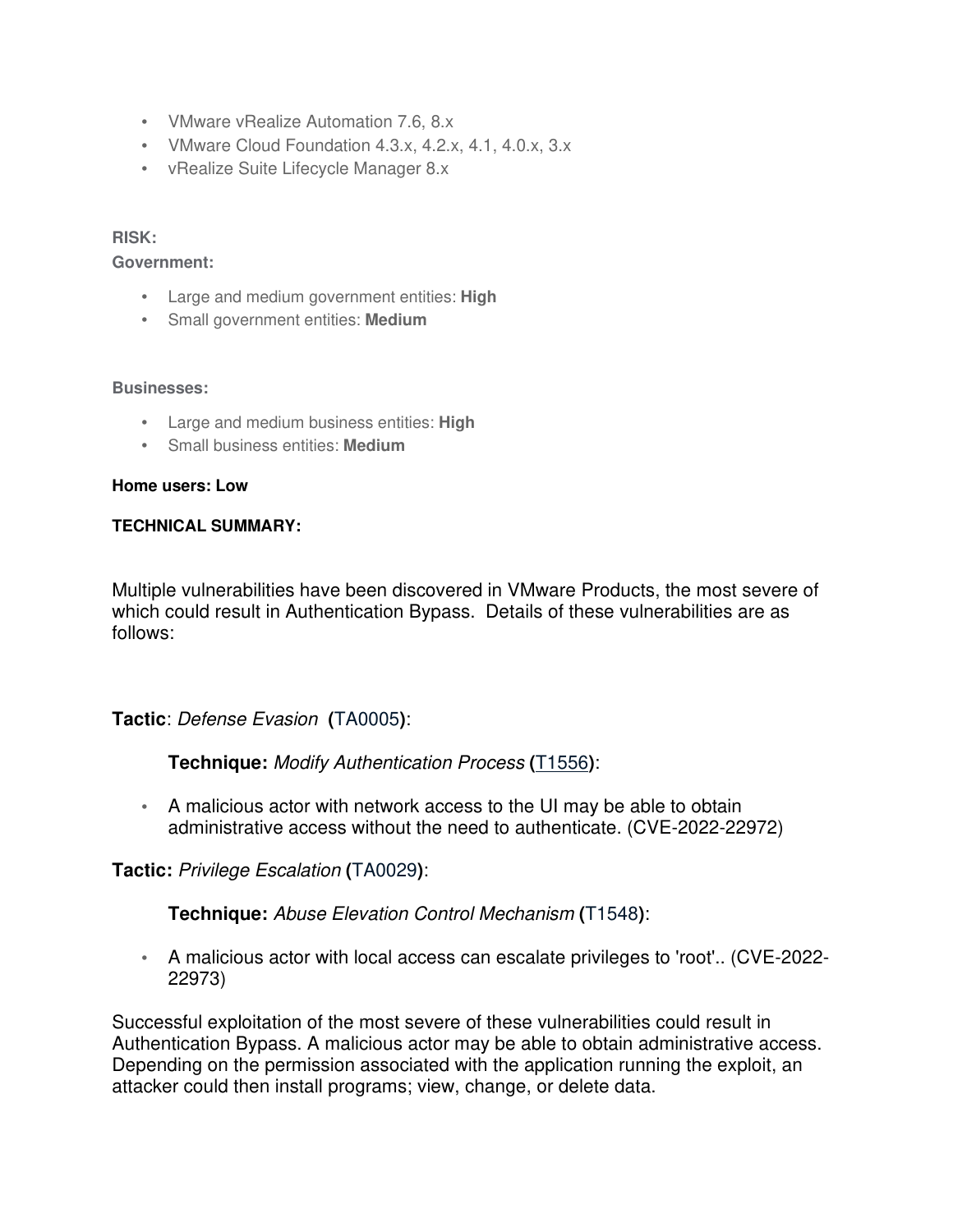### **RECOMMENDATIONS:**

### We recommend the following actions be taken:

- Apply appropriate updates provided by VMware to vulnerable systems immediately after appropriate testing. (**M1051: Update Software**)
	- o **Safeguard 7.1: Establish and Maintain a Vulnerability Management Process**: Establish and maintain a documented vulnerability management process for enterprise assets. Review and update documentation annually, or when significant enterprise changes occur that could impact this Safeguard.
	- o **Safeguard 7.4: Perform Automated Application Patch Management:** Perform application updates on enterprise assets through automated patch management on a monthly, or more frequent, basis.
- Apply the Principle of Least Privilege to all systems and services. Run all software as a non-privileged user (one without administrative privileges) to diminish the effects of a successful attack. (**M1026: Privileged Account Management**)
	- o **Safeguard 4.7: Manage Default Accounts on Enterprise Assets and Software:** Manage default accounts on enterprise assets and software, such as root, administrator, and other pre-configured vendor accounts. Example implementations can include: disabling default accounts or making them unusable.
	- o **Safeguard 5.4: Restrict Administrator Privileges to Dedicated Administrator Accounts:** Restrict administrator privileges to dedicated administrator accounts on enterprise assets. Conduct general computing activities, such as internet browsing, email, and productivity suite use, from the user's primary, nonprivileged account.
- Use capabilities to prevent suspicious behavior patterns from occurring on endpoint systems. This could include suspicious process, file, API call, etc. behavior. (**M1040 : Behavior Prevention on Endpoint**)
	- o **Safeguard 13.2 : Deploy a Host-Based Intrusion Detection Solution**: Deploy a host-based intrusion detection solution on enterprise assets, where appropriate and/or supported.

**Safeguard 13.7 : Deploy a Host-Based Intrusion Prevention Solution:** Deploy a host-based intrusion prevention solution on enterprise assets, where appropriate and/or supported. Example implementations include use of an Endpoint Detection and Response (EDR) client or host-based IPS agent.

**REFERENCES:**

**VMware:**https://www.vmware.com/security/advisories/VMSA-2022-0014.html

**CVE:**https://cve.mitre.org/cgi-bin/cvename.cgi?name=CVE-2022-22972

https://cve.mitre.org/cgi-bin/cvename.cgi?name=CVE-2022-22973